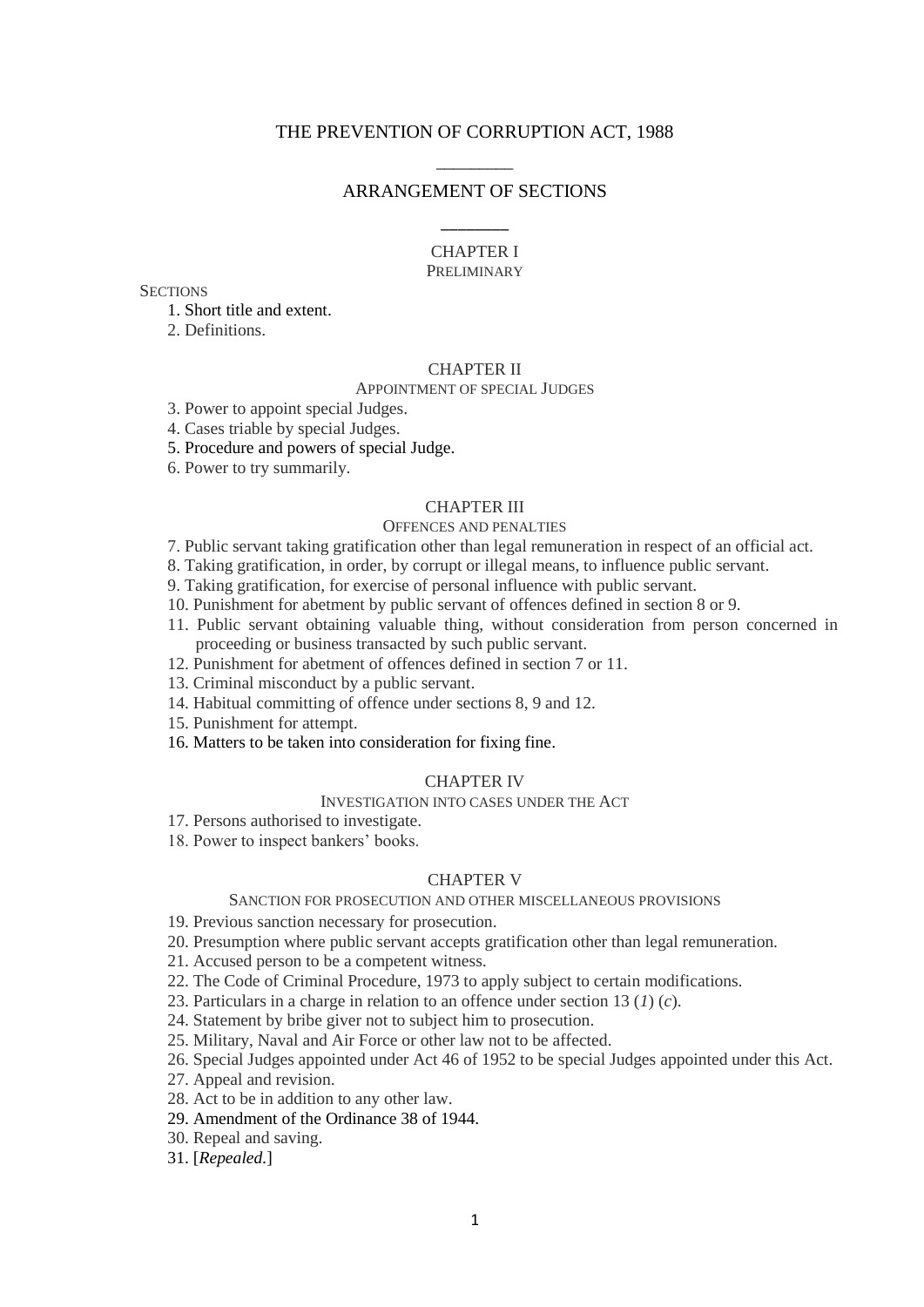## THE PREVENTION OF CORRUPTION ACT, 1988 ACT NO. 49 OF 1988

[9*th September,* 1988.]

An Act to consolidate and amend the law relating to the prevention of corruption and for matters connected therewith.

BE it enacted by Parliament in the Thirty-ninth Year of the Republic of India as follows:—

# CHAPTER I

## PRELIMINARY

## **1. Short title and extent.—**(*1*) This Act may be called the Prevention of Corruption Act, 1988.

(*2*) It extends to the whole of India except the State of Jammu and Kashmir and it applies also to all citizens of India outside India.

**2. Definitions.—**In this Act, unless the context otherwise requires,—

(*a*) "election" means any election, by whatever means held under any law for the purpose of selecting members of Parliament or of any Legislature, local authority or other public authority;

(*b*) "public duty" means a duty in the discharge of which the State, the public or the community at large has an interest;

*Explanation.—*In this clause "State" includes a corporation established by or under a Central, Provincial or State Act, or an authority or a body owned or controlled or aided by the Government or a Government company as defined in section 617 of the Companies Act, 1956 (1 of 1956);

(*c*) "public servant" means—

(*i*) any person in the service or pay of the Government or remunerated by the Government by fees or commission for the performance of any public duty;

(*ii*) any person in the service or pay of a local authority;

(*iii*) any person in the service or pay of a corporation established by or under a Central, Provincial or State Act, or an authority or a body owned or controlled or aided by the Government or a Government company as defined in section 617 of the Companies Act, 1956 (1 of 1956);

(*iv*) any Judge, including any person empowered by law to discharge, whether by himself or as a member of any body of persons, any adjudicatory functions;

(*v*) any person authorised by a court of justice to perform any duty, in connection with the administration of justice, including a liquidator, receiver or commissioner appointed by such court;

(*vi*) any arbitrator or other person to whom any cause or matter has been referred for decision or report by court of justice or by a competent public authority;

(*vii*) any person who holds an office by virtue of which he is empowered to prepare, publish, maintain or revise an electoral roll or to conduct an election or part of an election;

(*viii*) any person who holds an office by virtue of which he is authorised or required to perform any public duty;

(*ix*) any person who is the president, secretary or other office-bearer of a registered co-operative society engaged in agriculture, industry, trade or banking, receiving or having received any financial aid from the Central Government or a State Government or from any corporation established by or under a Central, Provincial or State Act, or any authority or body owned or controlled or aided by the Government or a Government company as defined in section 617 of the Companies Act, 1956 (1 of 1956);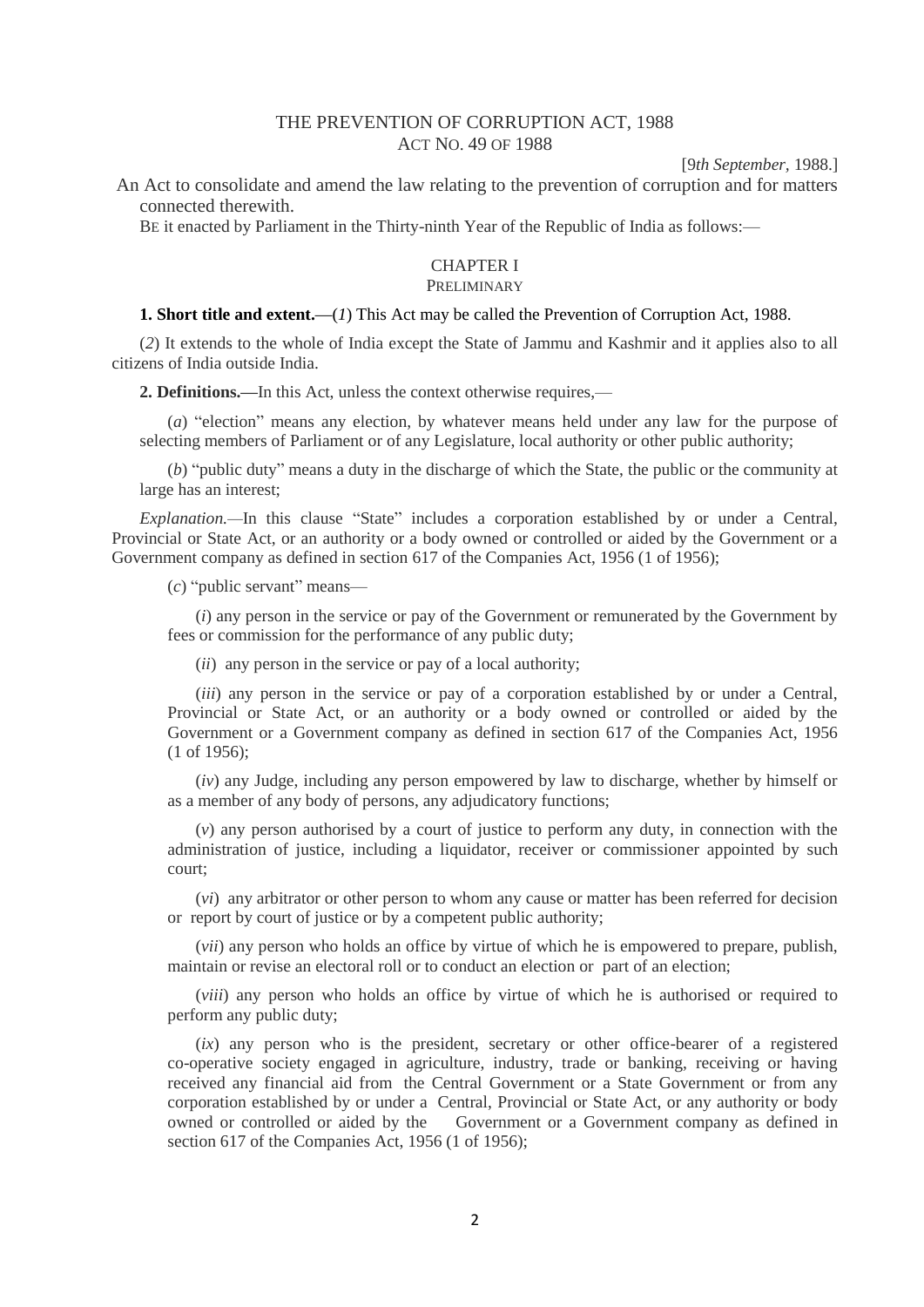(*x*) any person who is a chairman, member or employee of any Service Commission or Board, by whatever name called, or a member of any selection committee appointed by such Commission or Board for the conduct of any examination or making any selection on behalf of such Commission or Board;

(*xi*) any person who is a Vice-Chancellor or member of any governing body, professor, reader, lecturer or any other teacher or employee, by whatever designation called, of any University and any person whose services have been availed of by a University or any other public authority in connection with holding or conducting examinations;

(*xii*) any person who is an office-bearer or an employee of an educational, scientific, social, cultural or other institution, in whatever manner established, receiving or having received any financial assistance from the Central Government or any State Government, or local or other public authority.

*Explanation 1.—*Persons falling under any of the above sub-clauses are public servants, whether appointed by the Government or not.

*Explanation 2.—*Wherever the words "public servant" occur, they shall be understood of every person who is in actual possession of the situation of a public servant, whatever legal defect there may be in his right to hold that situation.

#### CHAPTER II

### APPOINTMENT OF SPECIAL JUDGES

**3. Power to appoint special Judges.**—(*1*) The Central Government or the State Government may, by notification in the Official Gazette, appoint as many special Judges as may be necessary for such area or areas or for such case or group of cases as may be specified in the notification to try the following offences, namely:—

(*a*) any offence punishable under this Act; and

(*b*) any conspiracy to commit or any attempt to commit or any abetment of any of the offences specified in clause (*a*).

(*2*) A person shall not be qualified for appointment as a special Judge under this Act unless he is or has been a Sessions Judge or an Additional Sessions Judge or an Assistant Sessions Judge under the Code of Criminal Procedure, 1973 (2 of 1974).

**4. Cases triable by special Judges.—**(*1*) Notwithstanding anything contained in the Code of Criminal Procedure, 1973 (2 of 1974), or in any other law for the time being in force, the offences specified in sub-section (*1*) of section 3 shall be tried by special Judges only.

(*2*) Every offence specified in sub-section (*1*) of section 3 shall be tried by the special Judge for the area within which it was committed, or, as the case may be, by the special Judge appointed for the case, or where there are more special Judges than one for such area, by such one of them as may be specified in this behalf by the Central Government.

(*3*) When trying any case, a special Judge may also try any offence, other than an offence specified in section 3, with which the accused may, under the Code of Criminal Procedure, 1973 (2 of 1974), be charged at the same trial.

(*4*) Notwithstanding anything contained in the Code of Criminal Procedure, 1973 (2 of 1974), a special Judge shall, as far as practicable, hold the trial of an offence on day-to-day basis.

**5. Procedure and powers of special Judge.—**(*1*) A special Judge may take cognizance of offences without the accused being committed to him for trial and, in trying the accused persons, shall follow the procedure prescribed by the Code of Criminal Procedure, 1973 (2 of 1974), for the trial of warrant cases by Magistrates.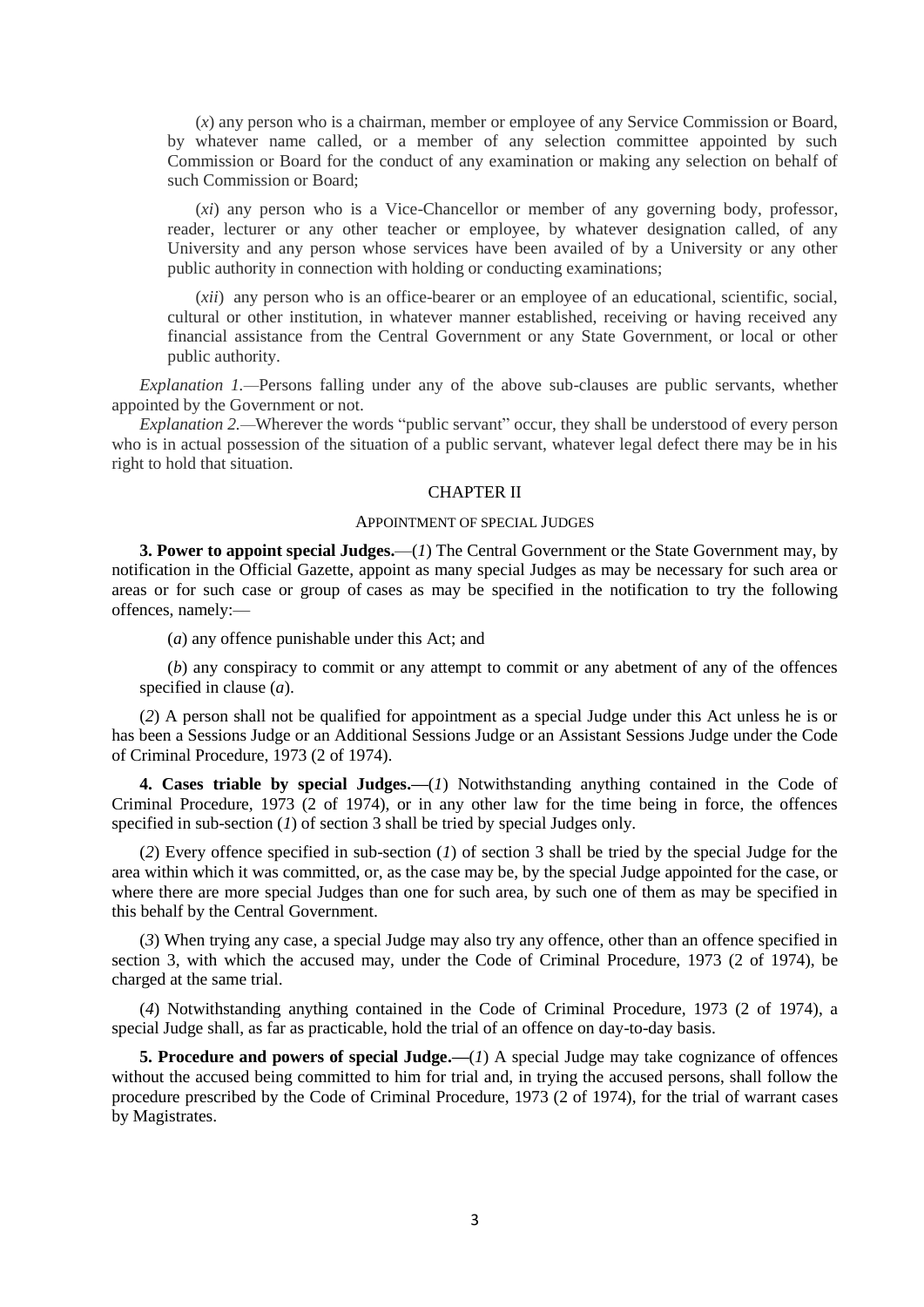(*2*) A special Judge may, with a view to obtaining the evidence of any person supposed to have been directly or indirectly concerned in, or privy to, an offence, tender a pardon to such person on condition of his making a full and true disclosure of the whole circumstances within his knowledge relating to the offence and to every other person concerned, whether as principal or abettor, in the commission thereof and any pardon so tendered shall, for the purposes of sub-sections (*1*) to (*5*) of section 308 of the Code of Criminal Procedure, 1973 (2 of 1974), be deemed to have been tendered under section 307 of that Code.

(*3*) Save as provided in sub-section (*1*) or sub-section (*2*), the provisions of the Code of Criminal Procedure, 1973 (2 of 1974), shall, so far as they are not inconsistent with this Act, apply to the proceedings before a special Judge; and for the purposes of the said provisions, the Court of the special Judge shall be deemed to be a Court of Session and the person conducting a prosecution before a special Judge shall be deemed to be a public prosecutor.

(*4*) In particular and without prejudice to the generality of the provisions contained in sub-section (*3*), the provisions of sections 326 and 475 of the Code of Criminal Procedure, 1973 (2 of 1974), shall, so far as may be, apply to the proceedings before a special Judge and for the purposes of the said provisions, a special Judge shall be deemed to be a Magistrate.

(*5*) A special Judge may pass upon any person convicted by him any sentence authorised by law for the punishment of the offence of which such person is convicted.

(*6*) A special Judge, while trying an offence punishable under this Act, shall exercise all the powers and functions exercisable by a District Judge under the Criminal Law Amendment Ordinance, 1944 (Ordinance 38 of 1944).

**6. Power to try summarily.—**(*1*) Where a special Judge tries any offence specified in sub-section (*1*) of section 3, alleged to have been committed by a public servant in relation to the contravention of any special order referred to in sub-section (*1*) of section 12A of the Essential Commodities Act, 1955 (10 of 1955) or of an order referred to in clause (*a*) of sub-section (*2*) of that section, then, notwithstanding anything contained in sub-section (*1*) of section 5 of this Act or section 260 of the Code of Criminal Procedure, 1973 (2 of 1974), the special Judge shall try the offence in a summary way, and the provisions of sections 262 to 265 (both inclusive) of the said Code shall, as far as may be, apply to such trial:

Provided that, in the case of any conviction in a summary trial under this section, it shall be lawful for the special Judge to pass a sentence of imprisonment for a term not exceeding one year:

Provided further that when at the commencement of, or in the course of, a summary trial under this section, it appears to the special Judge that the nature of the case is such that a sentence of imprisonment for a term exceeding one year may have to be passed or that it is, for any other reason, undesirable to try the case summarily, the special Judge shall, after hearing the parties, record an order to that effect and thereafter recall any witnesses who may have been examined and proceed to hear or re-hear the case in accordance with the procedure prescribed by the said Code for the trial of warrant cases by Magistrates.

(*2*) Notwithstanding anything to the contrary contained in this Act or in the Code of Criminal Procedure, 1973 (2 of 1974), there shall be no appeal by a convicted person in any case tried summarily under this section in which the special Judge passes a sentence of imprisonment not exceeding one month, and of fine not exceeding two thousand rupees whether or not any order under section 452 of the said Code is made in addition to such sentence, but an appeal shall lie where any sentence in excess of the aforesaid limits is passed by the special Judge.

## CHAPTER III

#### OFFENCES AND PENALTIES

**7. Public servant taking gratification other than legal remuneration in respect of an official act.—**Whoever, being, or expecting to be a public servant, accepts or obtains or agrees to accept or attempts to obtain from any person, for himself or for any other person, any gratification whatever, other than legal remuneration, as a motive or reward for doing or forbearing to do any official act or for showing or forbearing to show, in the exercise of his official functions, favour or disfavour to any person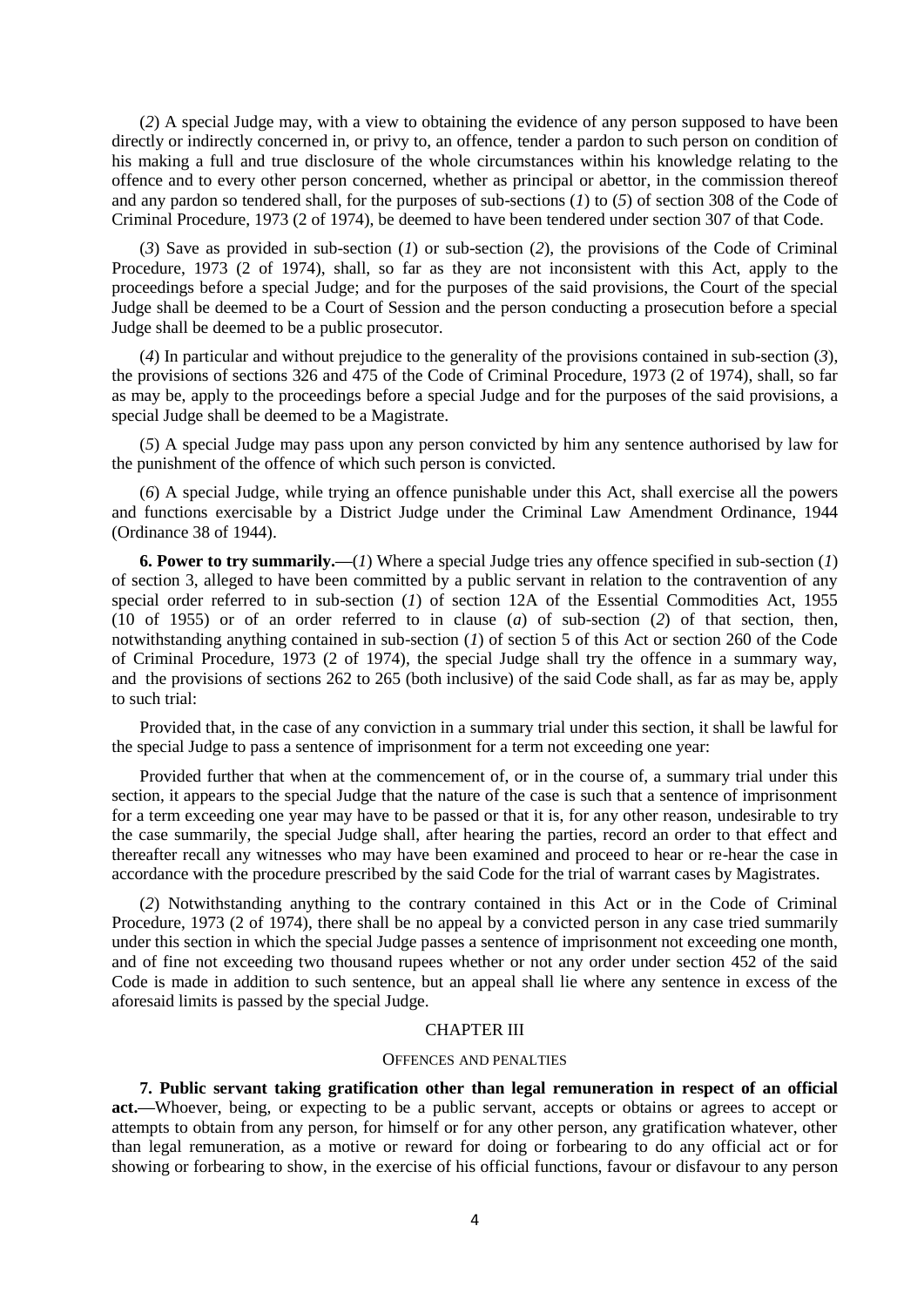or for rendering or attempting to render any service or disservice to any person, with the Central Government or any State Government or Parliament or the Legislature of any State or with any local authority, corporation or Government company referred to in clause (*c*) of section 2, or with any public servant, whether named or otherwise, shall be punishable with imprisonment which shall be not less than  $\frac{1}{1}$ [three years] but which may extend to  $\frac{2}{1}$ [seven years] and shall also be liable to fine.

*Explanations.—*(*a*) "Expecting to be a public servant." If a person not expecting to be in office obtains a gratification by deceiving others into a belief that he is about to be in office, and that he will then serve them, be may be guilty of cheating, but he is not guilty of the offence defined in this section.

(*b*) "Gratification." The word "gratification" is not restricted to pecuniary gratifications or to gratifications estimable in money.

(*c*) "Legal remuneration." The words "legal remuneration" are not restricted to remuneration which a public servant can lawfully demand, but include all remuneration which he is permitted by the Government or the organisation, which he serves, to accept.

(*d*) "A motive or reward for doing." A person who receives a gratification as a motive or reward for doing what he does not intend or is not in a position to do, or has not done, comes within this expression.

(*e*) Where a public servant induces a person erroneously to believe that his influence with the Government has obtained a title for that person and thus induces that person to give the public servant, money or any other gratification as a reward for this service, the public servant has committed an offence under this section.

**8. Taking gratification, in order, by corrupt or illegal means, to influence public servant.—** Whoever accepts or obtains, or agrees to accept, or attempts to obtain, from any person, for himself or for any other person, any gratification whatever as a motive or reward for inducing, by corrupt or illegal means, any public servant, whether named or otherwise, to do or to forbear to do any official act, or in the exercise of the official functions of such public servant to show favour or disfavour to any person, or to render or attempt to render any service or disservice to any person with the Central Government or any State Government or Parliament or the Legislature of any State or with any local authority, corporation or Government company referred to in clause (*c*) of section 2, or with any public servant, whether named or otherwise, shall be punishable with imprisonment for a term which shall be not less than <sup>1</sup>[three years] but which may extend to  $2$ [seven years] and shall also be liable to fine.

**9. Taking gratification, for exercise of personal influence with public servant.—**Whoever accepts or obtains or agrees to accept or attempts to obtain, from any person, for himself or for any other person, any gratification whatever, as a motive or reward for inducing, by the exercise of personal influence, any public servant whether named or otherwise to do or to forbear to do any official act, or in the exercise of the official functions of such public servant to show favour or disfavour to any person, or to render or attempt to render any service or disservice to any person with the Central Government or any State Government or Parliament or the Legislature of any State or with any local authority, corporation or Government company referred to in clause (*c*) of section 2, or with any public servant, whether named or otherwise, shall be punishable with imprisonment for a term which shall be not less than <sup>1</sup>[three years] but which may extend to  $2$ [seven years] and shall also be liable to fine.

**10. Punishment for abetment by public servant of offences defined in section 8 or 9.—**Whoever, being a public servant, in respect of whom either of the offences defined in section 8 or section 9 is committed, abets the offence, whether or not that offence is committed in consequence of that abetment, shall be punishable with imprisonment for a term which shall be not less than six months but which may extend to five years and shall also be liable to fine.

1

<sup>1.</sup> Subs. by Act 1 of 2014, s. 58 and the Sch., for "six months" (w.e.f. 16-1-2014).

<sup>2.</sup> Subs. by s. 58 and the Sch., *ibid*., for "five years" (w.e.f. 16-1-2014).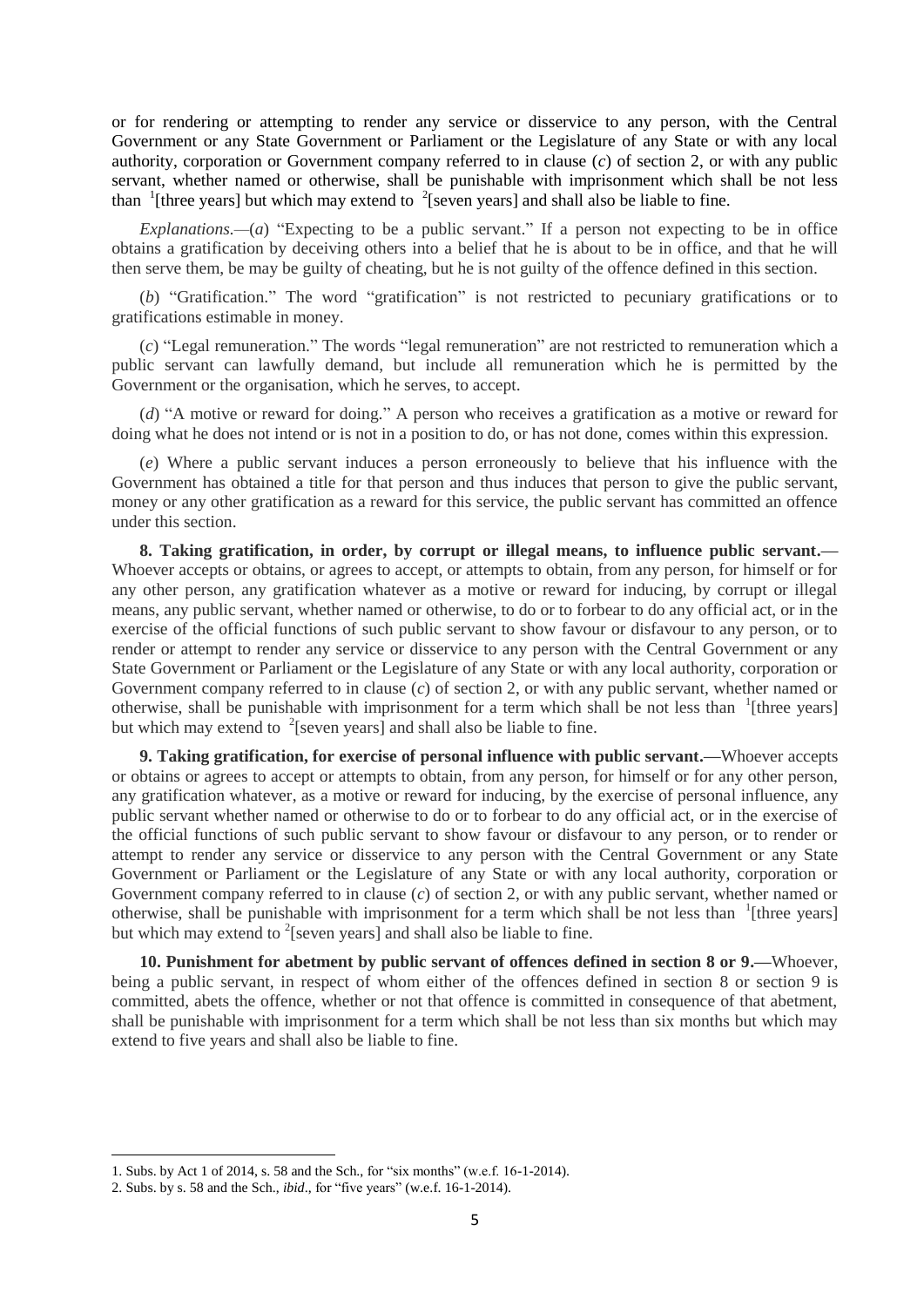**11. Public servant obtaining valuable thing, without consideration from person concerned in proceeding or business transacted by such public servant.—**Whoever, being a public servant, accepts or obtains or agrees to accept or attempts to obtain for himself, or for any other person, any valuable thing without consideration, or for a consideration which he knows to be inadequate, from any person whom he knows to have been, or to be, or to be likely to be concerned in any proceeding or business transacted or about to be transacted by such public servant, or having any connection with the official functions of himself or of any public servant to whom he is subordinate, or from any person whom he knows to be interested in or related to the person so concerned, shall be punishable with imprisonment for a term which shall be not less than six months but which may extend to five years and shall also be liable to fine.

**12. Punishment for abetment of offences defined in section 7 or 11.—**Whoever abets any offence punishable under section 7 or section 11 whether or not that offence is committed in consequence of that abetment, shall be punishable with imprisonment for a term which shall be not less than  $\frac{1}{1}$ [three years] but which may extend to  $2$ [seven years] and shall also be liable to five.

**13. Criminal misconduct by a public servant.**—(*1*) A public servant is said to commit the offence of criminal misconduct,—

(*a*) if he habitually accepts or obtains or agrees to accept or attempts to obtain from any person for himself or for any other person any gratification other than legal remuneration as a motive or reward such as is mentioned in section 7; or

(*b*) if he habitually accepts or obtains or agrees to accept or attempts to obtain for himself or for any other person, any valuable thing without consideration or for a consideration which he knows to be inadequate from any person whom he knows to have been, or to be, or to be likely to be concerned in any proceeding or business transacted or about to be transacted by him, or having any connection with the official functions of himself or of any public servant to whom he is subordinate, or from any person whom he knows to be interested in or related to the person so concerned; or

(*c*) if he dishonestly or fraudulently misappropriates or otherwise converts for his own use any property entrusted to him or under his control as a public servant or allows any other person so to do; or

(*d*) if he,—

**.** 

(*i*) by corrupt or illegal means, obtains for himself or for any other person any valuable thing or pecuniary advantage; or

(*ii*) by abusing his position as a public servant, obtains for himself or for any other person any valuable thing or pecuniary advantage; or

(*iii*) while holding office as a public servant, obtains for any person any valuable thing or pecuniary advantage without any public interest; or

(*e*) if he or any person on his behalf, is in possession or has, at any time during the period of his office, been in possession for which the public servant cannot satisfactorily account, of pecuniary resources or property disproportionate to his known sources of income.

*Explanation.—*For the purposes of this section, "known sources of income" means income received from any lawful source and such receipt has been intimated in accordance with the provisions of any law, rules or orders for the time being applicable to a public servant.

(*2*) Any public servant who commits criminal misconduct shall be punishable with imprisonment for a term which shall be not less than  $3$ [four years] but which may extend to  $4$ [ten years] and shall also be liable to fine.

<sup>1.</sup> Subs. by Act 1 of 2014, s. 58 and the Sch., for "six months" (w.e.f. 16-1-2014).

<sup>2.</sup> Subs. by s. 58 and the Sch., *ibid*., for "five years" (w.e.f. 16-1-2014).

<sup>3.</sup> Subs. by s. 58 and the Sch., *ibid*., for "one year" (w.e.f. 16-1-2014).

<sup>4.</sup> Subs. by s. 58 and the Sch., *ibid*., for "seven years" (w.e.f. 16-1-2014).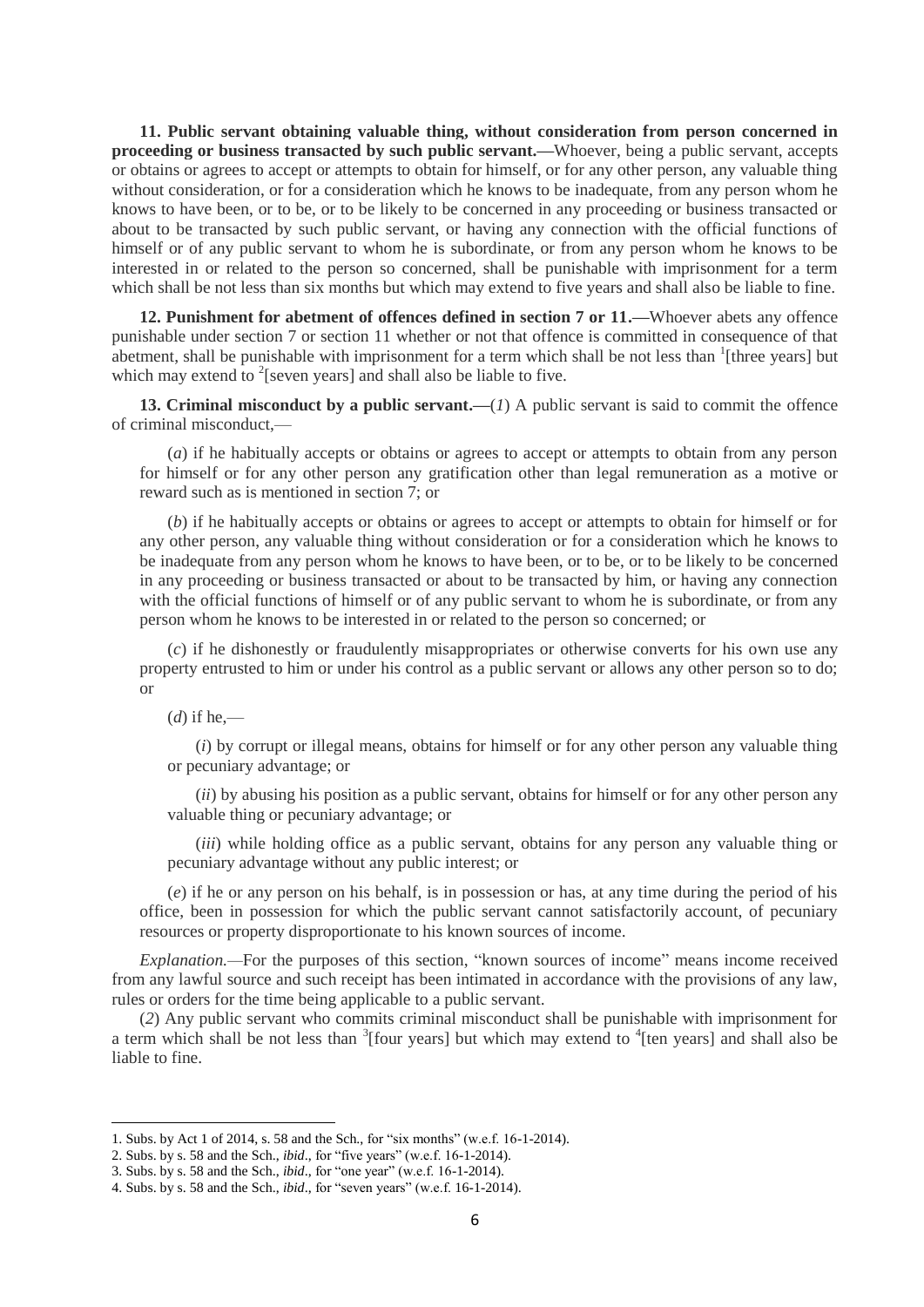#### **14. Habitual committing of offence under sections 8, 9 and 12.—**Whoever habitually commits—

(*a*) an offence punishable under section 8 or section 9; or

(*b*) an offence punishable under section 12,

shall be punishable with imprisonment for a term which shall be not less than  $\frac{1}{1}$  [five years] but which may extend to  $2$ [ten years] and shall also be liable to fine.

**15. Punishment for attempt.—**Whoever attempts to commit an offence referred to in clause (*c*) or clause (*d*) of sub-section (*1*) of section 13 shall be punishable with imprisonment for a term <sup>3</sup>[which shall not be less than two years but which may extend to five years] and with fine.

**16. Matters to be taken into consideration for fixing fine**.—Where a sentence of fine is imposed under sub-section (*2*) of section 13 or section 14, the court in fixing the amount of the fine shall take into consideration the amount or the value of the property, if any, which the accused person has obtained by committing the offence or where the conviction is for an offence referred to in clause (*e*) of sub-section (*1*) of section 13, the pecuniary resources or property referred to in that clause for which the accused person is unable to account satisfactorily.

# CHAPTER IV

## INVESTIGATION INTO CASES UNDER THE ACT

**17. Persons authorised to investigate.—**Notwithstanding anything contained in the Code of Criminal Procedure, 1973 (2 of 1974), no police officer below the rank,—

(*a*) in the case of the Delhi Special Police Establishment, of an Inspector of Police;

(*b*) in the metropolitan areas of Bombay, Calcutta, Madras and Ahmedabad and in any other metropolitan area notified as such under sub-section (*1*) of section 8 of the Code of Criminal Procedure, 1973 (2 of 1974), of an Assistant Commissioner of Police;

(*c*) elsewhere, of a Deputy Superintendent of Police or a police officer of equivalent rank,

shall investigate any offence punishable under this Act without the order of a Metropolitan Magistrate or a Magistrate of the first class, as the case may be, or make any arrest therefor without a warrant:

Provided that if a police officer not below the rank of an Inspector of Police is authorised by the State Government in this behalf by general or special order, he may also investigate any such offence without the order of a Metropolitan Magistrate or a Magistrate of the first class, as the case may be, or make arrest therefor without a warrant:

Provided further that an offence referred to in clause (*e*) of sub-section (*1*) of section 13 shall not be investigated without the order of a police officer not below the rank of a Superintendent of Police.

**18. Power to inspect bankers' books.—**If from information received or otherwise, a police officer has reason to suspect the commission of an offence which he is empowered to investigate under section 17 and considers that for the purpose of investigation or inquiry into such offence, it is necessary to inspect any bankers' books, then, notwithstanding anything contained in any law for the time being in force, he may inspect any bankers' books in so far as they relate to the accounts of the persons suspected to have committed that offence or of any other person suspected to be holding money on behalf of such person, and take or cause to be taken certified copies of the relevant entries therefrom, and the bank concerned shall be bound to assist the police officer in the exercise of his powers under this section:

Provided that no power under this section in relation to the accounts of any person shall be exercised by a police officer below the rank of a Superintendent of Police, unless he is specially authorised in this behalf by a police officer of or above the rank of a Superintendent of Police.

2. Subs. by s. 58 and the Sch., *ibid*., for "seven years" (w.e.f. 16-1-2014).

**.** 

<sup>1.</sup> Subs. by Act 1 of 2014, s. 58 and the Sch., for "two years" (w.e.f. 16-1-2014).

<sup>3.</sup> Subs. by s. 58 and the Sch., *ibid.*, for "which may extend to three years" (w.e.f.16-1-2014).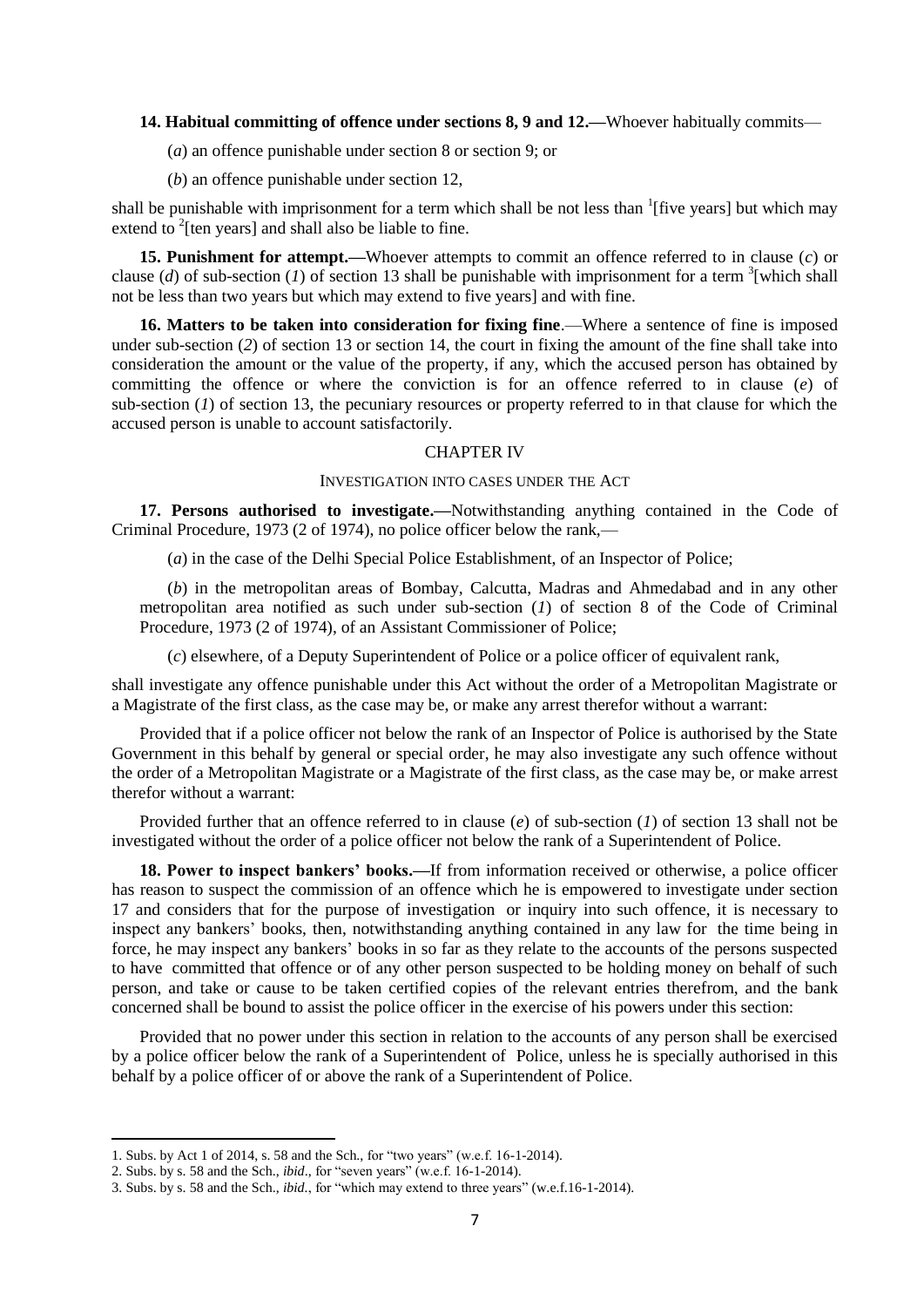*Explanation*.—In this section, the expressions "bank" and "bankers' books" shall have the meanings respectively assigned to them in the Bankers' Books Evidence Act, 1891 (18 of 1891).

# CHAPTER V

#### SANCTION FOR PROSECUTION AND OTHER MISCELLANEOUS PROVISIONS

**19. Previous sanction necessary for prosecution.—**(*1*) No court shall take cognizance of an offence punishable under sections 7, 10, 11, 13 and 15 alleged to have been committed by a public servant, except with the previous sanction  $\frac{1}{1}$  [save as otherwise provided in the Lokpal and Lokayuktas Act, 2013  $(1 \text{ of } 2014)$ ]—

(*a*) in the case of a person who is employed in connection with the affairs of the Union and is not removable from his office save by or with the sanction of the Central Government, of that Government;

(*b*) in the case of a person who is employed in connection with the affairs of a State and is not removable from his office save by or with the sanction of the State Government, of that Government;

(*c*) in the case of any other person, of the authority competent to remove him from his office.

(*2*) Where for any reason whatsoever any doubt arises as to whether the previous sanction as required under sub-section (*1*) should be given by the Central Government or the State Government or any other authority, such sanction shall be given by that Government or authority which would have been competent to remove the public servant from his office at the time when the offence was alleged to have been committed.

(*3*) Notwithstanding anything contained in the Code of Criminal Procedure, 1973 (2 of 1974),—

(*a*) no finding, sentence or order passed by a special Judge shall be reversed or altered by a Court in appeal, confirmation or revision on the ground of the absence of, or any error, omission or irregularity in, the sanction required under sub-section (*1*), unless in the opinion of that court, a failure of justice has in fact been occasioned thereby;

(*b*) no court shall stay the proceedings under this Act on the ground of any error, omission or irregularity in the sanction granted by the authority, unless it is satisfied that such error, omission or irregularity has resulted in a failure of justice;

(*c*) no court shall stay the proceedings under this Act on any other ground and no court shall exercise the powers of revision in relation to any interlocutory order passed in any inquiry, trial, appeal or other proceedings.

(*4*) In determining under sub-section (*3*) whether the absence of, or any error, omission or irregularity in, such sanction has occasioned or resulted in a failure of justice the court shall have regard to the fact whether the objection could and should have been raised at any earlier stage in the proceedings.

*Explanation.—*For the purposes of this section,—

(*a*) error includes competency of the authority to grant sanction;

(*b*) a sanction required for prosecution includes reference to any requirement that the prosecution shall be at the instance of a specified authority or with the sanction of a specified person or any requirement of a similar nature.

**20. Presumption where public servant accepts gratification other than legal remuneration.—**(*1*) Where, in any trial of an offence punishable under section 7 or section 11 or clause (*a*) or clause (*b*) of sub-section (*1*) of section 13 it is proved that an accused person has accepted or obtained or has agreed to accept or attempted to obtain for himself, or for any other person, any gratification (other than legal remuneration) or any valuable thing from any person, it shall be presumed, unless the contrary is proved,

**.** 

<sup>1.</sup> Ins. by Act 1 of 2014, s. 58 and the Schedule (w.e.f. 16-1-2014).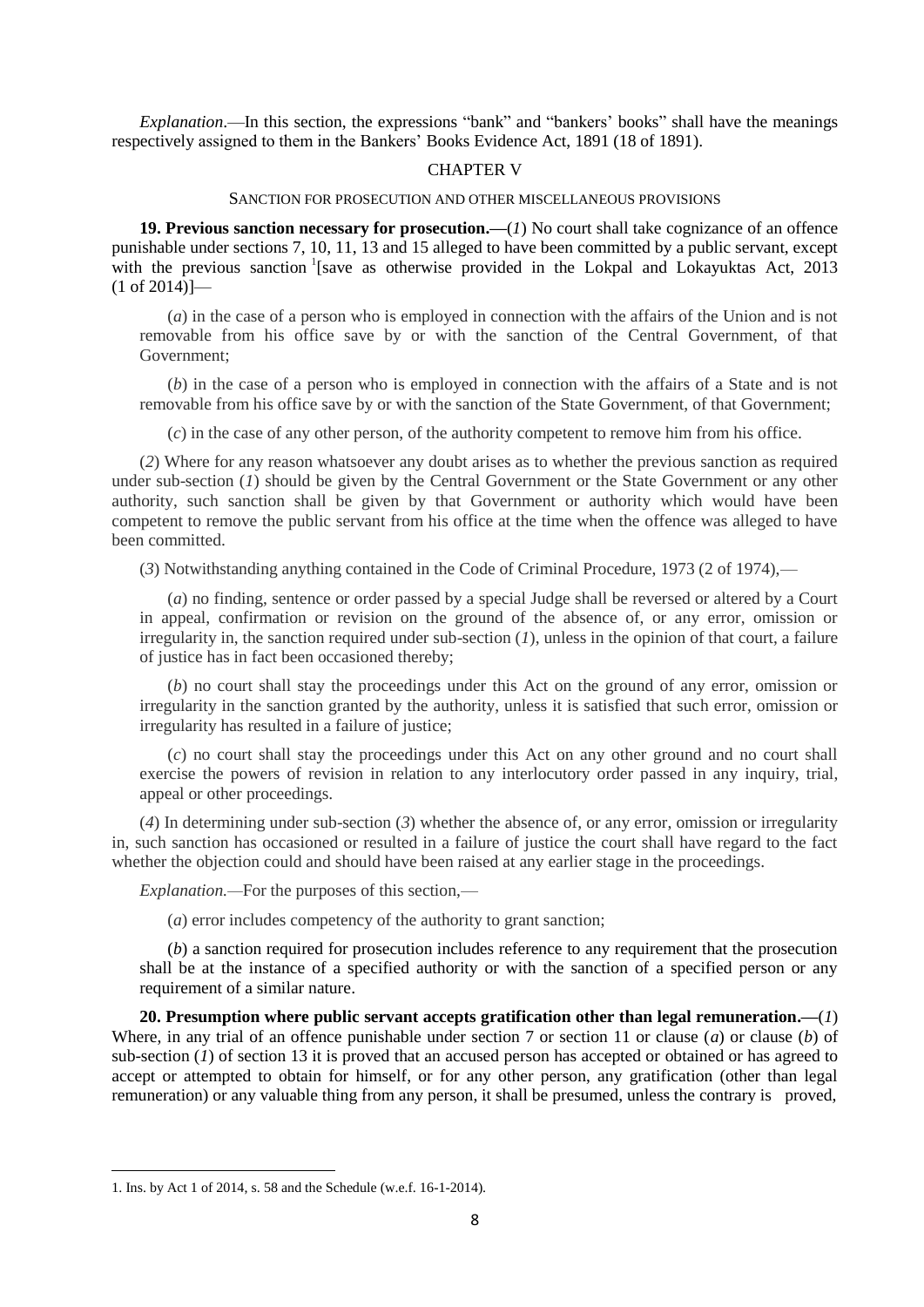that he accepted or obtained or agreed to accept or attempted to obtain that gratification or that valuable thing, as the case may be, as a motive or reward such as is mentioned in section 7 or, as the case may be, without consideration or for a consideration which he knows to be inadequate.

(*2*) Where in any trial of an offence punishable under section 12 or under clause (*b*) of section 14, it is proved that any gratification (other than legal remuneration) or any valuable thing has been given or offered to be given or attempted to be given by an accused person, it shall be presumed, unless the contrary is proved, that he gave or offered to give or attempted to give that gratification or that valuable thing, as the case may be, as a motive or reward such as is mentioned in section 7, or, as the case may be, without consideration or for a consideration which he knows to be inadequate.

(*3*) Notwithstanding anything contained in sub-sections (*1*) and (*2*), the court may decline to draw the presumption referred to in either of the said sub-sections, if the gratification or thing aforesaid is, in its opinion, so trivial that no inference of corruption may fairly be drawn.

**21. Accused person to be a competent witness.—**Any person charged with an offence punishable under this Act, shall be a competent witness for the defence and may give evidence on oath in disproof of the charges made against him or any person charged together with him at the same trial:

Provided that—

(*a*) he shall not be called as a witness except at his own request;

(*b*) his failure to give evidence shall not be made the subject of any comment by the prosecution or give rise to any presumption against himself or any person charged together with him at the same trial;

(*c*) he shall not be asked, and if asked shall not be required to answer, any question tending to show that he has committed or been convicted of any offence other than the offence with which he is charged, or is of bad character, unless—

(*i*) the proof that he has committed or been convicted of such offence is admissible evidence to show that he is guilty of the offence with which he is charged, or

(*ii*) he has personally or by his pleader asked any question of any witness for the prosecution with a view to establish his own good character, or has given evidence of his good character, or the nature or conduct of the defence is such as to involve imputations on the character of the prosecutor or of any witness for the prosecution, or

(*iii*) he has given evidence against any other person charged with the same offence.

**22. The Code of Criminal Procedure, 1973 to apply subject to certain modifications.—**The provisions of the Code of Criminal Procedure, 1973 (2 of 1974), shall in their application to any proceeding in relation to an offence punishable under this Act have effect as if,—

(*a*) in sub-section (*1*) of section 243, for the words "The accused shall then be called upon", the words "The accused shall then be required to give in writing at once or within such time as the Court may allow, a list of the persons (if any) whom he proposes to examine as his witnesses and of the documents (if any) on which he proposes to rely and he shall then be called upon" had been substituted;

(*b*) in sub-section (*2*) of section 309, after the third proviso, the following proviso had been inserted, namely:—

"Provided also that the proceeding shall not be adjourned or postponed merely on the ground that an application under section 397 has been made by a party to the proceeding.";

(*c*) after sub-section (*2*) of section 317, the following sub-section had been inserted, namely:—

"(*3*) Notwithstanding anything contained in sub**-**section (*1*) or sub-section (*2*), the Judge may, if he thinks fit and for reasons to be recorded by him, proceed with inquiry or trial in the absence of the accused or his pleader and record the evidence of any witness subject to the right of the accused to recall the witness for cross**-**examination.";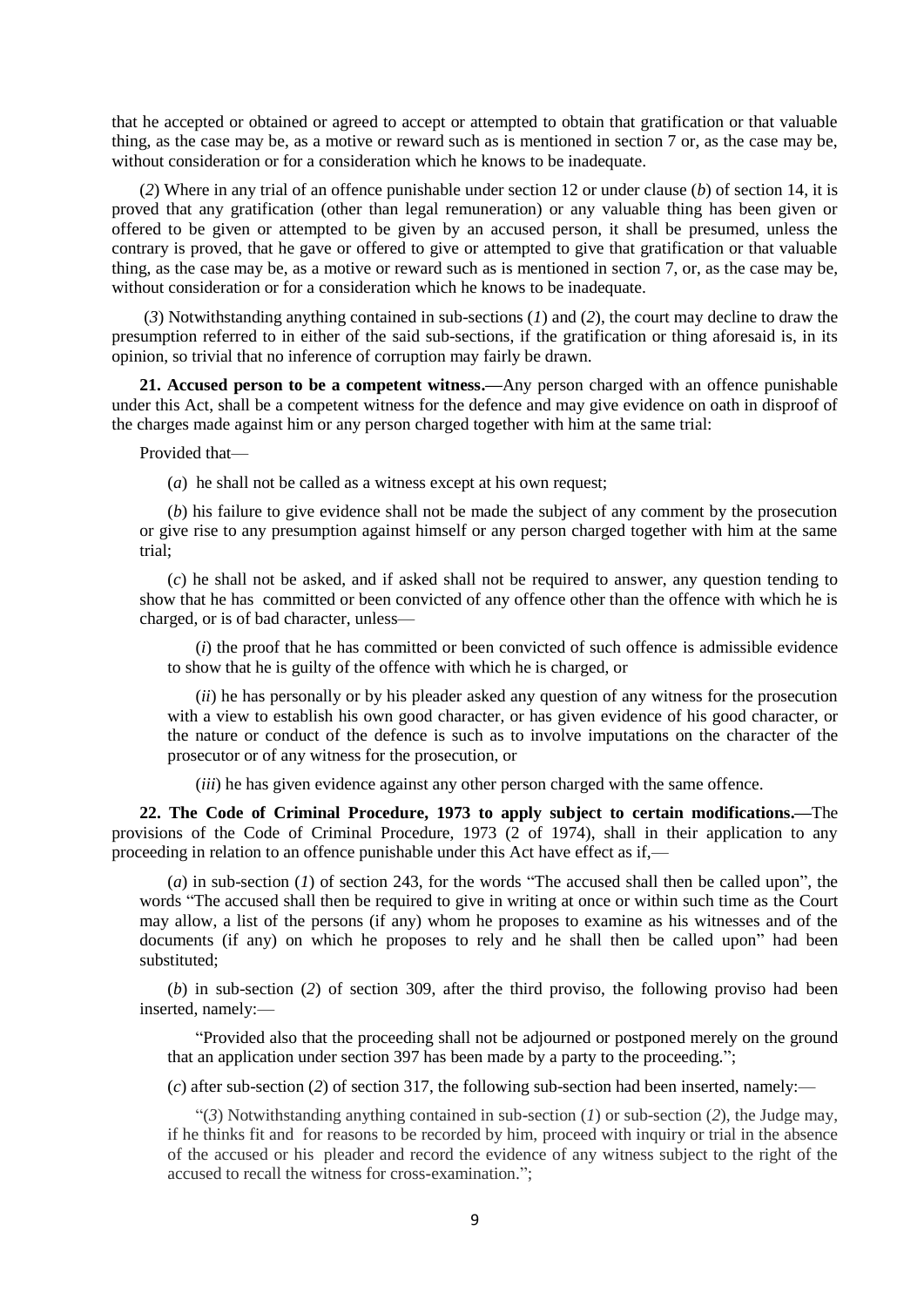(*d*) in sub**-**section (*1*) of section 397, before the *Explanation,* the following proviso had been inserted, namely :**—**

"Provided that where the powers under this section are exercised by a Court on an application made by a party to such proceedings, the Court shall not ordinarily call for the record of the proceedings:**—**

(*a*) without giving the other party an opportunity of showing cause why the record should not be called for; or

(*b*) if it is satisfied that an examination of the record of the proceedings may be made from the certified copies.".

**23. Particulars in a charge in relation to an offence under section 13 (***1***) (***c***).—**Notwithstanding anything contained in the Code of Criminal Procedure, 1973 (2 of 1974), when an accused is charged with an offence under clause (*c*) of sub-section (*l*) of section 13, it shall be sufficient to describe in the charge the property in respect of which the offence is alleged to have been committed and the dates between which the offence is alleged to have been committed, without specifying particular items or exact dates, and the charge so framed shall be deemed to be a charge of one offence within the meaning of section 219 of the said Code:

Provided that the time included between the first and last of such dates shall not exceed one year.

**24. Statement by bribe giver not to subject him to prosecution.—**Notwithstanding anything contained in any law for the time being in force, a statement made by a person in any proceeding against a public servant for an offence under sections 7 to 11 or under section 13 or section 15, that he offered or agreed to offer any gratification (other than legal remuneration) or any valuable thing to the public servant, shall not subject such person to a prosecution under section 12.

**25. Military, Naval and Air Force or other law not to be affected.—**(*1*) Nothing in this Act shall affect the jurisdiction exercisable by, or the procedure applicable to, any court or other authority under the Army Act, 1950 (45 of 1950), the Air Force Act, 1950 (46 of 1950), the Navy Act, 1957 (62 of 1957), the Border Security Force Act, 1968 (47 of 1968), the Coast Guard Act, 1978 (30 of 1978) and the National Security Guard Act, 1986 (47 of 1986).

(*2*) For the removal of doubts, it is hereby declared that for the purposes of any such law as is referred to in sub-section (*1*), the court of a special Judge shall be deemed to be a court of ordinary criminal justice.

**26. Special Judges appointed under Act 46 of 1952 to be special Judges appointed under this Act.—**Every special Judge appointed under the Criminal Law Amendment Act, 1952, for any area or areas and is holding office on the commencement of this Act shall be deemed to be a special Judge appointed under section 3 of this Act for that area or areas and, accordingly, on and from such commencement, every such Judge shall continue to deal with all the proceedings pending before him on such commencement in accordance with the provisions of this Act.

**27. Appeal and revision.—**Subject to the provisions of this Act, the High Court may exercise, so far as they may be applicable, all the powers of appeal and revision conferred by the Code of Criminal Procedure, 1973 (2 of 1974) on a High Court as if the court of the special Judge were a court of Session trying cases within the local limits of the High Court.

**28. Act to be in addition to any other law.—**The provisions of this Act shall be in addition to, and not in derogation of, any other law for the time being in force, and nothing contained herein shall exempt any public servant from any proceeding which might, apart from this Act, be instituted against him.

**29. Amendment of the Ordinance 38 of 1944.—**In the Criminal Law Amendment Ordinance, 1944,—

(*a*) in sub-section (*1*) of section 3, sub-section (*1*) of section 9, clause (*a*) of section 10, sub-section (*1*) of section 11 and sub-section (*1*) of section 13, for the words "State Government", wherever they occur, the words "State Government or, as the case may be, the Central Government" shall be substituted;